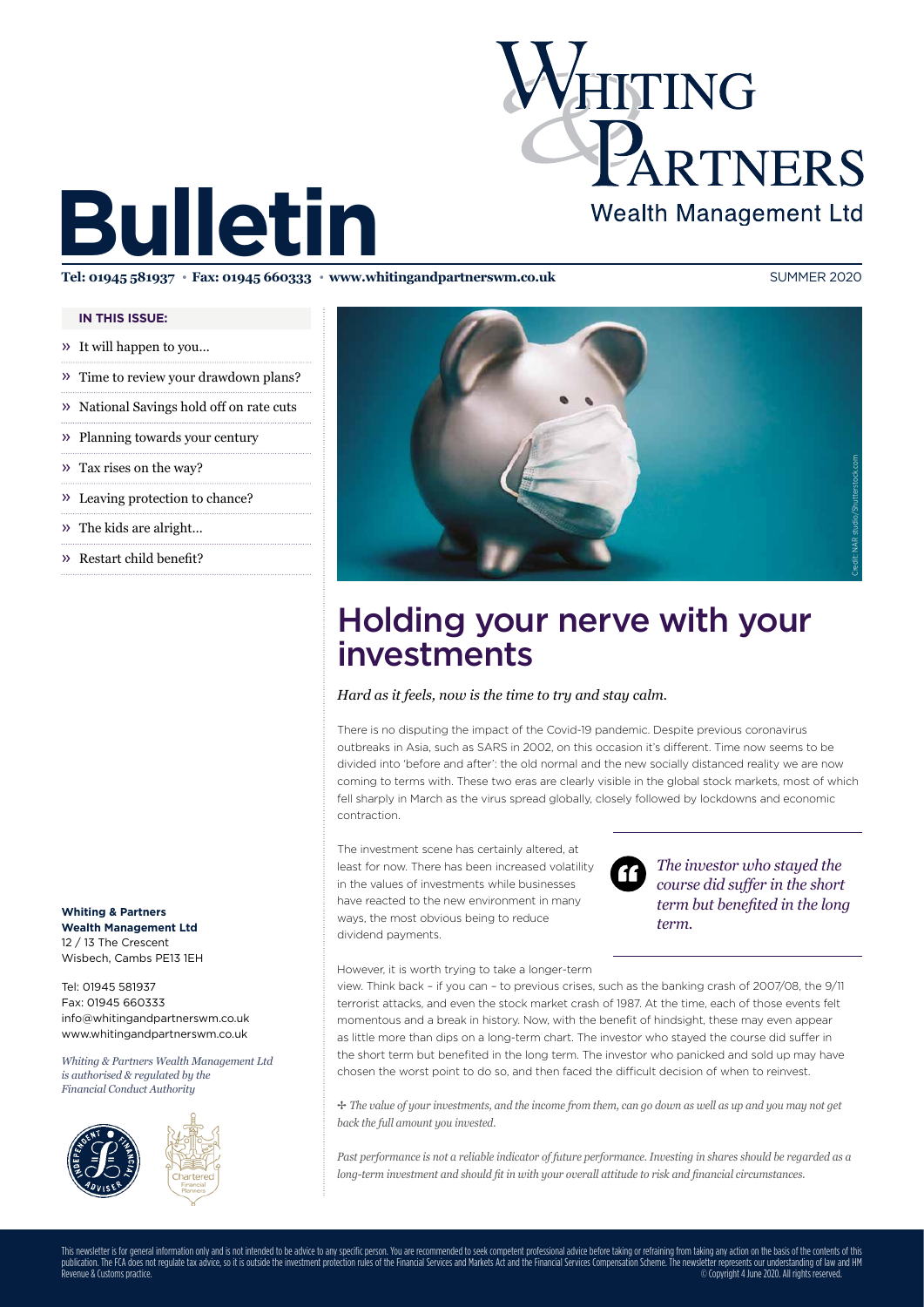### **ESTATE PLANNNG**

# It will happen to you…

*The Covid-19 pandemic has provided an awkward reminder for many people of things they prefer to ignore.* 

Key workers have become much more prominent during the coronavirus crisis. Surprisingly – until you stop to think about it – this list also included solicitors "acting in connection with the execution of wills".

Some firms of solicitors saw double the normal number of enquiries about will writing in the second half of March, just as the lockdown started, according to the Law Society. However, difficulties with last minute solutions are a reminder of why it is much better to prepare in advance. For example, in England and Wales, the Wills Act 1837 requires the signature of

the person making the will to be witnessed by two people who are physically present at the signing – a complication in times of social distancing. Northern Ireland follows suit, but in Scotland a single witness and video witnessing are allowed.

Over half of the British adult population currently do not have a will. If you are in that majority, then the rules of intestacy will determine how your estate will be distributed on your death. These vary between the four regions of the UK, but do not automatically pass everything to a surviving spouse or civil partner where there are children, nor do they make any provision for unmarried partners.

Having a will lets you decide who receives

what from your estate and can also control when and how benefits are distributed if you use a trust. For example, you may not want your children to inherit outright at the age of 18. Ideally your will should form the cornerstone of your estate planning.

Even if you do have a will, don't file and forget it. A will, like any other piece of financial planning, needs to be reviewed regularly, to reflect both changes in your circumstances and to tax rules.

B *The Financial Conduct Authority does not regulate will writing, trusts and some forms of estate planning* 

*The Financial Conduct Authority does not regulate tax advice, and tax laws can change.* 

### **PENSION SAVING**

### Time to review your drawdown plans?

*Many people may need to reduce the income they are taking from their drawdown pension funds in light of the effect of the Covid-19 crisis.* 



The dramatic initial falls in equity markets were followed by some recovery and were by no means fully reflected in portfolios that were diversified into bonds and other assets. But there may, of course, be further fluctuations ahead.

For those accumulating savings and contributing regularly to a pension, the general guidance has been to continue contributions and wait for recovery in the longer term. However, if you are taking regular withdrawals from your pension fund or other investments, you may need to review your pension planning.

Withdrawals from pension funds are typically derived from dividends, interest and sales of units in the funds you hold in your pension. So you benefit from the total returns of capital and income generated by your pension portfolio.

If fund values rise steadily, the combination of income and capital withdrawals should provide a steady source of income.

Investors with well diversified portfolios have seen some of their holdings decline much less than other components. So the overall impact may well be much less than some headline figures with a less serious effect on future performance. Many investors have some cash reserves set up for such circumstances. If you are in this position, you might prefer to draw now on these cash reserves and wait to make further withdrawals.

A temporary reduction in expenditure and plans for future spending may be a prudent strategy. Bear in mind that some taxes are likely to rise soon to cover the costs of the pandemic. Regardless of how you use your drawdown plan, it is essential to review the income you take from your investments on a regular basis to keep long-term plans on track.

B *The value of your investment can go down as well as up and you may not get back the full amount you invested. Past performance is not a reliable indicator of future performance.* 

*Investing in shares should be regarded as a long-term investment and should fit in with your overall attitude to risk and financial circumstances.*

# National Savings hold off on rate cuts

*National Savings & Investments (NS&I) has cancelled planned rate cuts on a number of its variable rate accounts, including its popular Premium Bonds, to help savers during the Covid-19 pandemic.*

Initially NS&I had planned to cut the prize 'rate' on Premium bonds from 1.4% to 1.3% in May. Proposed rate cuts have also been cancelled on its Direct saver account (which will continue to pay interest at 1%), its Investment account (0.8%), and its Income bonds (1.16%).

However, NS&I has cut rates on its fixed rate products as planned. This includes its Guaranteed growth bonds, Guaranteed income bonds and Fixed interest savings certificates held by existing customers over different terms, from one to five years.

This will affect those reinvesting after a product matures. If you currently have one of these products then the rate is fixed until the end of the term.

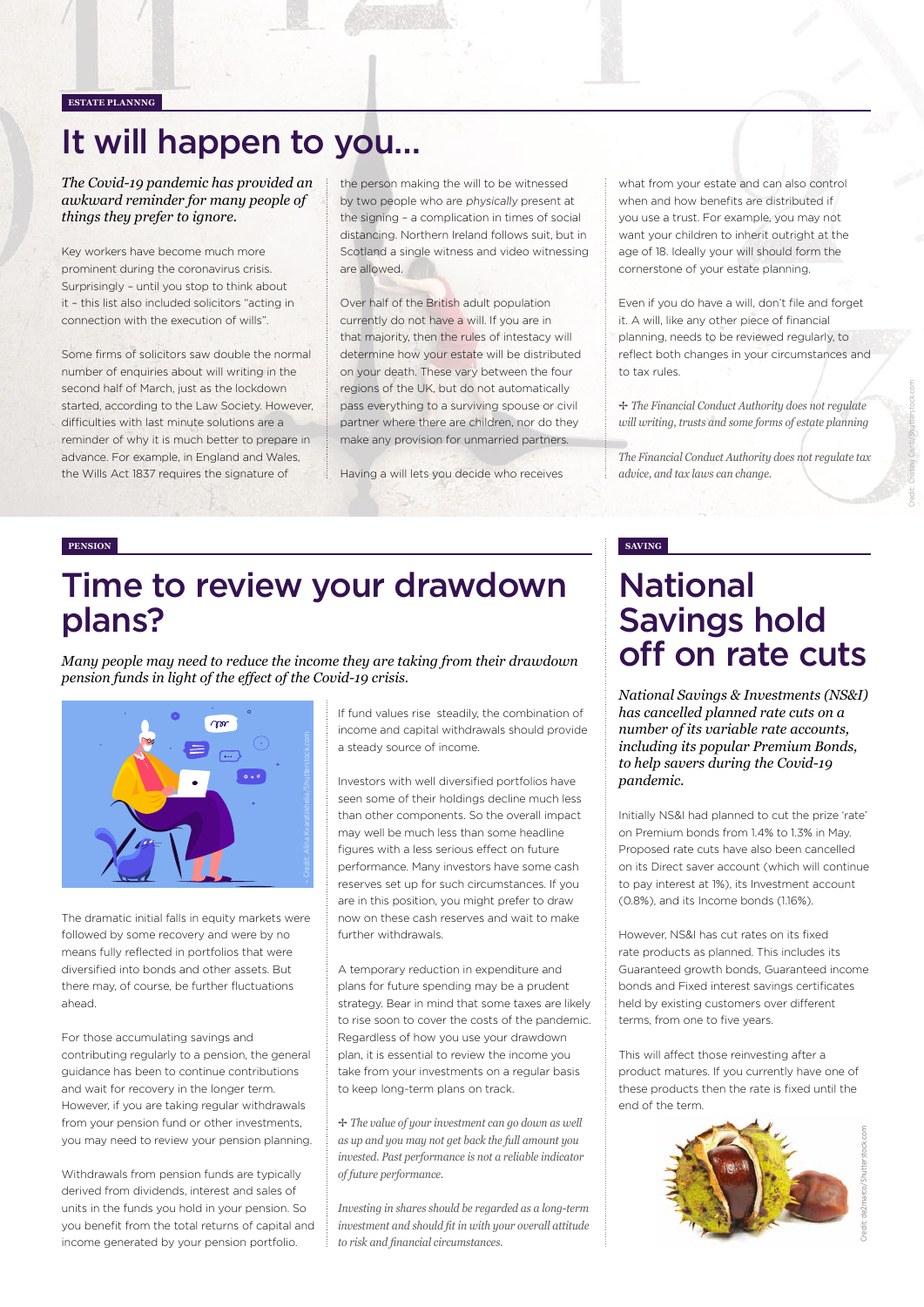# Planning towards your century

*The extraordinary fundraising achievements of the 100 year old Captain Tom Moore have highlighted both how long some of us will continue to lead active and fruitful lives, and also how much the quality of such a long life will depend on how well we've planned for it.* 

The number of people who celebrate their 100th birthday has quadrupled in the last 30 years, according to the Office of National Statistics (ONS). Pre Covid-19 this trend looked likely to continue, with the ONS forecasting that around 19% of all new-born girls (and 14% of all new-born boys) will become centenarians. An ageing population is often seen as a costly challenge, both for the State (in terms of State pension and health costs) and individuals, who may need to work longer and save more to ensure a decent standard of living in retirement. People may also need to build savings for longer to cover future care costs, if they fall ill or need more help with basic living activities later in life.

On the other hand, extended later life can also bring opportunities – albeit ones we need to prepare for.

Creating the right mix of income to sustain you into later life will be key to managing this shift and maintaining it for as long as you need it. Planning that far ahead is never easy, so professional financial advice should be your first port of call.

If you are drawing up a financial plan to see you through to your late 90s, here are some straightforward practical steps to consider:

- Be flexible: Financial plans and your attitude to them should be sufficiently flexible to cope with unexpected changes. As we've seen with the Covid-19 crisis, stock market falls may have had an impact on your portfolio and pensions, so you may need to adjust your expectations.
- Start saving early: The longer your money is invested, the more it should be worth. Retirement may seem a long way off if you are in your 20s and 30s, but money put aside now can make a difference to your financial wellbeing in your 70s or 80s.
- Know what you have: Pensions are likely to be the cornerstone of your retirement plan, and they offer valuable tax relief. Keep track of your various pensions and get up to date valuations of your State pension entitlement.
- Maximise savings: If you get a pay rise, increase the amount that you pay into your pension so your savings keep pace with your income.
- Review essential bills and additional spending: If you are able to enjoy a healthier and more active later life this may require more funds for leisure activities or holidays. Judicious cash flow planning can help you gauge how much you may need to save for any given stage.



*Retirement may seem a long way off...but money put aside now can make a difference to your financial wellbeing in your 70s and 80s.*

One lesson we can learn from Captain Tom – there's always scope for something new.

B *The value of your investments and the income from them can go down as well as up and you may not get back the full amount you invested. Past performance is not a reliable indicator of future performance.* 

*Investing in shares should be regarded as a long-term investment and should fit in with your overall attitude to risk and financial circumstances.*



# Tax rises on the way?

*The fallout from Covid-19 has created a large bill for the Government…which ultimately means the taxpayer.* 

When the Chancellor launched the Self-Employed Income Support Scheme, he commented that "it is now much harder to justify the inconsistent contributions between people of different employment statuses". The comment was widely seen as a hint that the self-employed could soon face higher national insurance contributions (NICs), bringing the amount they pay closer to the level paid by employees.

A rise in the NICs rate would be unlikely to be the only tax increase. Shortly after Rishi Sunak's announcement, the Office for Budget Responsibility (OBR) revealed an estimate that Covid-19 would lead to the Government borrowing £273 billion in the current financial year. That's almost five times the figure it had projected at the time of the spring Budget. The Coronavirus Job Retention Scheme has been extended by four months since the OBR's April calculations, so its next borrowing estimate could be over £350 billion. Credit: gwictoria/Shutterstock.com

The Government won the December election with a manifesto commitment that it would "not raise the rate of income tax, VAT or National Insurance". If it keeps to that pledge, then it could be forced to look to areas such as pension tax relief for extra revenue.

### Forewarned is forearmed.

B *The value of tax reliefs depends on your individual circumstances. Tax laws can change. The Financial Conduct Authority does not regulate tax advice.*